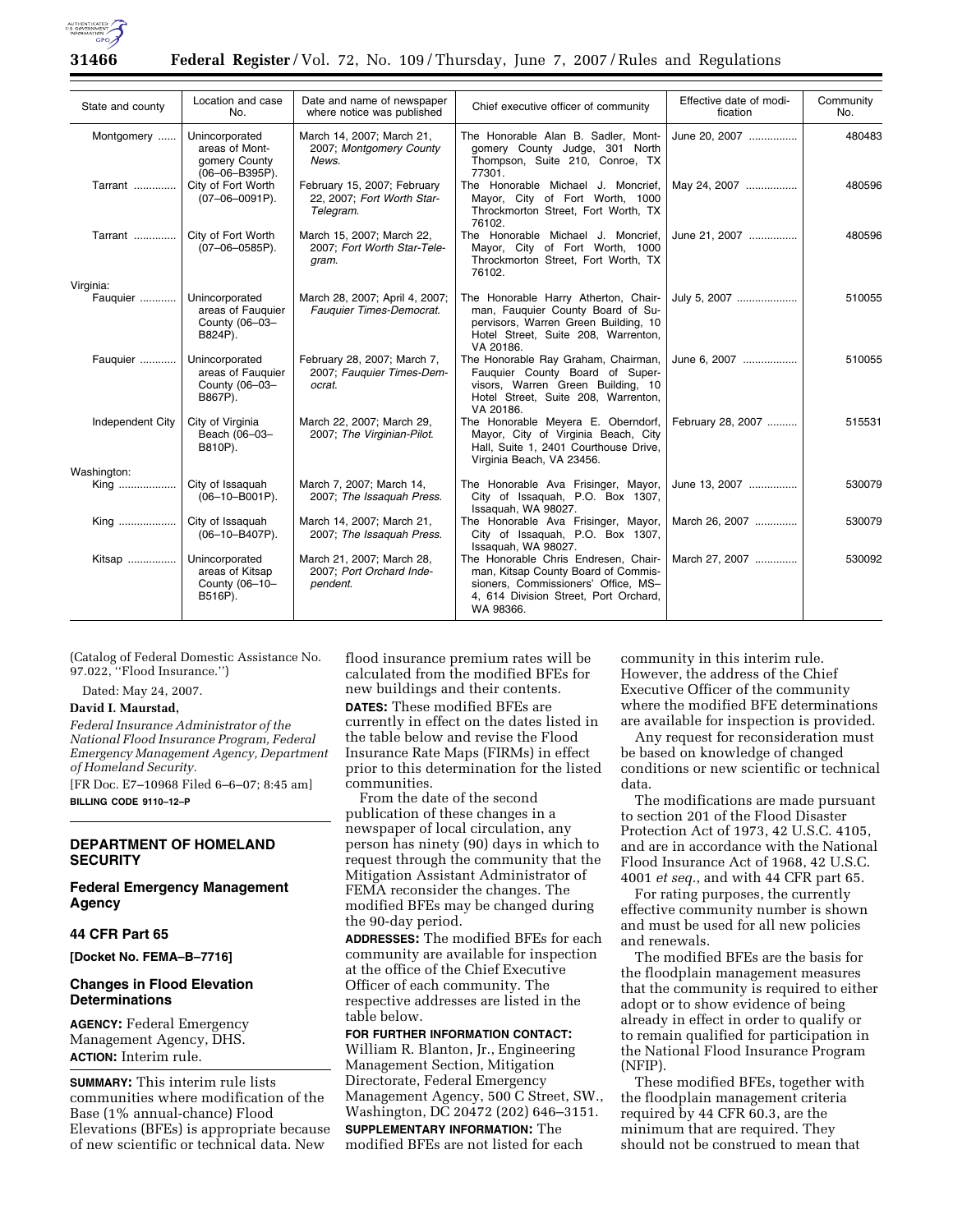the community must change any existing ordinances that are more stringent in their floodplain management requirements. The community may at any time enact stricter requirements of its own, or pursuant to policies established by the other Federal, State, or regional entities. The changes BFEs are in accordance with 44 CFR 65.4.

*National Environmental Policy Act.*  This interim rule is categorically excluded from the requirements of 44 CFR part 10, Environmental Consideration. An environmental impact assessment has not been prepared.

*Regulatory Flexibility Act.* As flood elevation determinations are not within the scope of the Regulatory Flexibility

Act, 5 U.S.C. 601–612, a regulatory flexibility analysis is not required.

*Regulatory Classification.* This interim rule is not a significant regulatory action under the criteria of section 3(f) of Executive Order 12866 of September 30, 1993, Regulatory Planning and Review, 58 FR 51735.

*Executive Order 13132, Federalism.*  This interim rule involves no policies that have federalism implications under Executive Order 13132, Federalism.

*Executive Order 12988, Civil Justice Reform.* This interim rule meets the applicable standards of Executive Order 12988.

# **List of Subjects in 44 CFR Part 65**

Flood insurance, Floodplains, Reporting and recordkeeping requirements.

■ Accordingly, 44 CFR part 65 is amended to read as follows:

## **PART 65—[AMENDED]**

■ 1. The authority citation for part 65 continues to read as follows:

**Authority:** 42 U.S.C. 4001 *et seq.;*  Reorganization Plan No. 3 of 1978, 3 CFR, 1978 Comp., p. 329; E.O. 12127, 44 FR 19367, 3 CFR, 1979 Comp., p. 376.

#### **§ 65.4 [Amended]**

■ 2. The tables published under the authority of § 65.4 are amended as follows:

| State and country | Location and case<br>No.                                        | Date and name of newspaper<br>where notice was published                        | Chief executive officer of community                                                                                                          | Effective date of modi-<br>fication | Community<br>No. |
|-------------------|-----------------------------------------------------------------|---------------------------------------------------------------------------------|-----------------------------------------------------------------------------------------------------------------------------------------------|-------------------------------------|------------------|
| Alabama:          |                                                                 |                                                                                 |                                                                                                                                               |                                     |                  |
| Shelby            | City of Pelham (07-<br>04-1305P).                               | February 14, 2007; February<br>21, 2007; Shelby County Re-                      | The Honorable Bobby Hayes, Mayor, City<br>of Pelham, P.O. Box 1419, Pelham, AL                                                                | May 23, 2007                        | 010193           |
| Tuscaloosa        | City of Northport<br>$(06-04-C176P)$ .                          | porter.<br>February 14, 2007; February<br>21, 2007; The Northport Ga-<br>zette. | 35124.<br>The Honorable Harvey Fretwell, Mayor,<br>City of Newport, Northport City Hall,<br>3500 McFarland Boulevard, Northport,<br>AL 35476. | March 1, 2007                       | 010202           |
| Alaska: Anchorage | Municipality of An-<br>chorage $(06-10-$<br>B606P).             | December 21, 2006; December<br>28, 2006; Anchorage Daily<br>News.               | The Honorable Mark Begich, Mayor, Mu-<br>nicipality of Anchorage, P.O. Box<br>196650, Anchorage, AK 99519-6650.                               | November 29, 2006                   | 020005           |
| Arizona:          |                                                                 |                                                                                 |                                                                                                                                               |                                     |                  |
| Pima              | City of Tucson (06-<br>09-BA36P).                               | February 15, 2007; February<br>22, 2007; The Daily Terri-<br>torial.            | The Honorable Bob Walkup, Mayor, City<br>of Tucson, P.O. Box 27210, Tucson,<br>AZ 85726.                                                      | January 26, 2007                    | 040076           |
| Pima              | City of Tucson (06-<br>09-BG63P).                               | December 14, 2006; December<br>21, 2006; The Daily Terri-<br>torial.            | The Honorable Bob Walkup, Mayor, City<br>of Tucson, P.O. Box 27210, Tucson,<br>AZ 85726.                                                      | November 22, 2006                   | 040076           |
| Pima              | City of Tucson (07-<br>09-0551P).                               | March 15, 2007; March 22,<br>2007; The Daily Territorial.                       | The Honorable Bob Walkup, Mayor, City<br>of Tucson, City Hall, 255 West Ala-<br>meda Street, Tucson, AZ 85701.                                | February 28, 2007                   | 040076           |
| Arkansas:         |                                                                 |                                                                                 |                                                                                                                                               |                                     |                  |
| Benton            | City of Bentonville<br>$(07-06-0537P)$ .                        | February 9, 2007; February 15,<br>2007; Arkansas Democrat<br>Gazette.           | The Honorable Terry L. Coberly, Mayor,<br>City of Bentonville, 117 West Central<br>Avenue. Bentonville. AR 72712.                             | May 17, 2007                        | 050012           |
| Benton            | City of Lowell (07-<br>06-0172P).                               | February 8, 2007; February 15,<br>2007; Arkansas Democrat<br>Gazette.           | The Honorable Perry Long, Mayor, City of<br>Lowell, P.O. Box 979, Lowell, AR<br>72745.                                                        | May 10, 2007                        | 050342           |
| Pulaski           | Unincorporated<br>areas of Pulaski<br>County (06-06-<br>BF55P). | February 8, 2007; February 15,<br>2007; Arkansas Democrat<br>Gazette.           | The Honorable Floyd G. Villines, County<br>Judge, Pulaski County Courthouse, 201<br>South Broadway, Little Rock, AR 72201.                    | May 17, 2007                        | 050179           |
| Sebastian         | City of Fort Smith<br>$(05-06-1080P)$ .                         | February 8, 2007; February 15,<br>2007; Times Record.                           | The Honorable C. Ray Baker, Jr., Mayor,<br>City of Fort Smith, P.O. Box 1908, Fort<br>Smith, AR 72902.                                        | March 8, 2007                       | 055013           |
| Sebastian         | City of Fort Smith<br>$(05-06-1081P)$ .                         | February 9, 2007; February 16,<br>2007; Times Record.                           | The Honorable C. Ray Baker, Jr., Mayor,<br>City of Fort Smith, 623 Garrison Ave-<br>nue, Fort Smith, AR 72901.                                | March 8, 2007                       | 055013           |
| California:       |                                                                 |                                                                                 |                                                                                                                                               |                                     |                  |
| Orange            | City of Orange (07-<br>09-0201P).                               | February 22, 2007; March 1,<br>2007; The Orange County<br>Register.             | The Honorable Carolyn V. Cavecche,<br>Mayor, City of Orange, 300 East Chap-<br>man Avenue, Orange, CA 92866.                                  | May 31, 2007                        | 060228           |
| Orange            | City of Tustin (07-<br>09-0201P).                               | February 22, 2007; March 1,<br>2007; The Orange County<br>Register.             | The Honorable Lou Bone, Mayor, City of<br>Tustin, 300 Centennial Way, Tustin, CA<br>92780.                                                    | May 31, 2007                        | 060235           |
| Orange            | Unincorporated<br>areas of Orange<br>County (07-09-<br>0201P).  | February 22, 2007; March 1,<br>2007; The Orange County<br>Register.             | The Honorable Chris Norby, Chairman,<br>Orange County, Board of Supervisors,<br>333 West Santa Ana Boulevard, Santa<br>Ana, CA 92701.         | May 31, 2007                        | 060212           |
| San Diego         | City of Poway (06-<br>09-BE88P).                                | January 11, 2007; January 18,<br>2007; San Diego Transcript.                    | The Honorable Robert C. Emergy, Mayor,<br>City of Poway, P.O. Box 789, Poway,<br>CA 92074-0789.                                               | April 19, 2007                      | 060702           |
| Yuba              | Unincorporated<br>areas of Yuba<br>County (06-09-<br>B119P).    | January 18, 2007; January 25,<br>2007; The Appeal-Democrat.                     | Mr. Robert Bendorf, Yuba County Admin-<br>istrator, 915 Eighth Street, Suite 115,<br>Marysville, CA 95901.                                    | January 29, 2007                    | 060427           |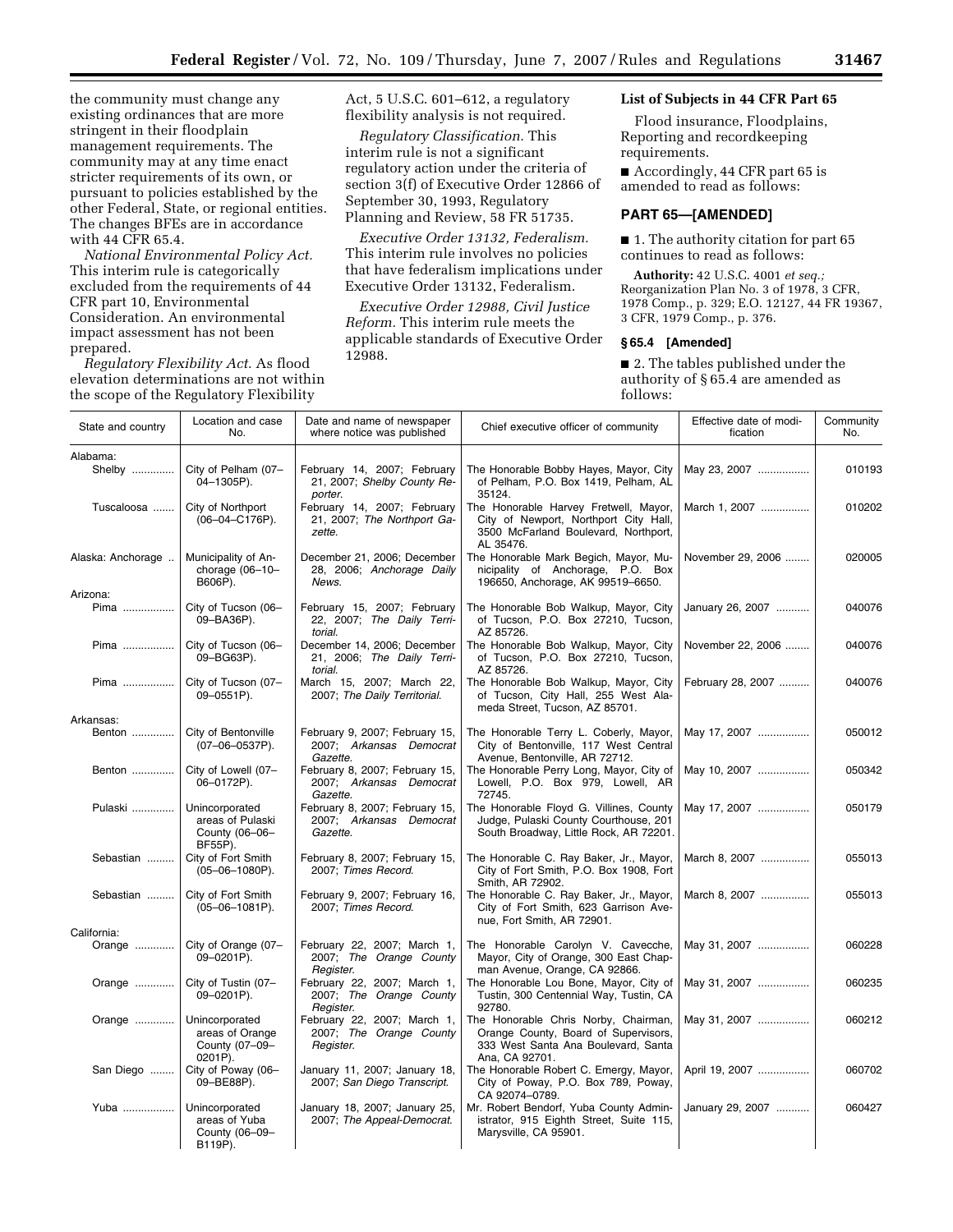| State and country   | Location and case<br>No.                                          | Date and name of newspaper<br>where notice was published                               | Chief executive officer of community                                                                                                                         | Effective date of modi-<br>fication | Community<br>No. |
|---------------------|-------------------------------------------------------------------|----------------------------------------------------------------------------------------|--------------------------------------------------------------------------------------------------------------------------------------------------------------|-------------------------------------|------------------|
| Colorado: El Paso   | City of Colorado<br>Springs (05-08-<br>0638P).                    | February 14, 2007; February<br>21, 2007; El Paso County<br>Advertiser and News.        | The Honorable Lionel Rivera, Mayor, City<br>of Colorado Springs, P.O. Box 1575,<br>Colorado Springs, CO 80901.                                               | April 18, 2007                      | 080060           |
| Colorado: El Paso   | City of Fountain (06-<br>08-B110P).                               | January 3, 2007; January 10,<br>2007; El Paso County Adver-<br>tiser and News.         | The Honorable Jeri Howells, Mayor, City<br>of Fountain, 116 South Main Street,<br>Fountain, CO 80817.                                                        | January 18, 2007                    | 080061           |
| Colorado: El Paso   | Unincorported areas<br>of El Paso County<br>$(05-08-0638P)$ .     | February 14, 2007; February<br>21, 2007; El Paso County<br><b>Advertiser and News.</b> | The Honorable Sallie Clark, Chair, El<br>Paso County Board of Commissioners,<br>27 East Vermijo Avenue, Colorado                                             | April 18, 2007                      | 080059           |
| Colorado: El Paso   | Unincorporated<br>areas of El Paso<br>County (06-08-<br>B110P).   | January 3, 2007; January 10,<br>2007: El Paso County Adver-<br>tiser and News.         | Springs, CO 80903.<br>The Honorable Sallie Clark, Chair, El<br>Paso County Board of Commissioners,<br>27 East Vermijo Avenue, Colorado<br>Springs, CO 80903. | January 18, 2007                    | 080059           |
| Colorado: Jefferson | City of Lakewood<br>$(06 - 08 - B627P)$ .                         | January 4, 2007; January 11,<br>2007; The Golden Transcript.                           | The Honorable Steve Burkholder, Mayor,<br>City of Lakewood, Lakewood Civic<br>Center South, 480 South Allison Park-<br>way, Lakewood, CO 80226.              | December 11, 2006                   | 085075           |
| Colorado: Jefferson | Unincorporated<br>areas of Jefferson<br>County (07-08-<br>0130P). | March 15, 2007; March 22,<br>2007; The Golden Transcript.                              | The Honorable J. Kevin McCasky, Chair-<br>man, Jefferson County Board of Com-<br>missioners, 100 Jefferson County Park-<br>way, Golden, CO 80419-5550.       | January 22, 2007                    | 080087           |
| Colorado: Larimer   | City of Fort Collins<br>$(06 - 08 - B336P)$ .                     | January 18, 2007; January 25,<br>2007; Fort Collins Colo-<br>radoan.                   | The Honorable Doug Hutchinson, Mayor,<br>City of Fort Collins, P.O. Box 580, Fort<br>Collins. CO 80522-0580.                                                 | April 19, 2007                      | 080102           |
| Colorado: Larimer   | Unincorporated<br>areas of Larimer<br>County (06-08-<br>B336P).   | January 18, 2007; January 25,<br>2007; Fort Collins Colo-<br>radoan.                   | The Honorable Glenn Gibson, Chairman.<br>Larimer County Board of Commis-<br>sioners, P.O. Box 1190, Fort Collins,<br>CO 80522-1190.                          | April 19, 2007                      | 080101           |
| Florida: Charlotte  | City of Punta Gorda<br>$(07-04-1137P)$ .                          | February 22, 2007; March 1,<br>2007; Charlotte Sun.                                    | The Honorable Larry Friedman, Mayor,<br>City of Punta Gorda, 326 West Marion<br>Avenue, Punta Gorda, FL 33950.                                               | January 29, 2007                    | 120062           |
| Florida: Charlotte  | Unincorporated<br>areas of Charlotte<br>County (07-04-<br>1701P). | March 15, 2007; March 22,<br>2007; Charlotte Sun.                                      | The Honorable Bruce Loucks, County Ad-<br>ministrator, Charlotte County, 18500<br>Murdock Circle, Port Charlotte, FL<br>33948.                               | February 21, 2007                   | 120061           |
| Florida: Collier    | City of Naples (06-<br>04-BH21P).                                 | February 8, 2007; February 15,<br>2007; Naples Daily News.                             | The Honorable Bill Barnett, Mayor, City of<br>Naples, 735 Eight Street South,<br>Naples, FL 34102.                                                           | January 16, 2007                    | 125130           |
| Florida: Martin     | Unincorporated<br>areas of Martin<br>County (06-04-<br>C015P).    | February 22, 2007; March 1,<br>2007; The Stuart News.                                  | Mr. Duncan Ballantyne, County Adminis-<br>trator, Martin County, 2401 Southeast<br>Monterey Road, Stuart, FL 34996.                                          | May 31, 2007                        | 120161           |
| Florida: Pasco      | Unincorporated<br>areas of Pasco<br>County (05-04-<br>0987P).     | February 8, 2007; February 15,<br>2007; Pasco Times.                                   | The Honorable Ann Hildebrand, Chair-<br>man, Pasco County Board of Commis-<br>sioners, 7530 Little Road, New Port<br>Richey, FL 34654.                       | May 17, 2007                        | 120230           |
| Florida: Polk       | City of Haines City<br>$(06 - 04 - B119P)$ .                      | February 1, 2007; February 8,<br>2007; The Polk County Dem-<br>ocrat.                  | The Honorable Horace West, Mayor, City<br>of Haines City, P.O. Box 1507, Haines<br>City, FL 33845.                                                           | January 22, 2007                    | 120266           |
| Florida: Walton     | City of Freeport (06-<br>04-BC49P).                               | January 30, 2007; February 7,<br>2007; Northwest Florida<br>Daily News.                | The Honorable J. M. Marse, Mayor, City<br>of Freeport, P. O. Box 339, Freeport,<br>FL 32439.                                                                 | December 20, 2006                   | 120319           |
| Georgia: Columbia   | Unincorporated<br>areas of Columbia<br>County (06-04-<br>B133P).  | February 21, 2007; February<br>28, 2007; Columbia County<br>News-Times.                | The Honorable Ron C. Cross, Chairman,<br>Columbia County, Board of Commis-<br>sioners, P.O. Box 498, Evans, GA<br>30809.                                     | May 30, 2007                        | 130059           |
| Fulton              | City of Atlanta (06-<br>04-C646P).                                | February 22, 2007; March 1,<br>2007; Fulton County Daily<br>Report.                    | The Honorable Shirley Franklin, Mayor,<br>City of Atlanta, 55 Trinity Avenue, At-<br>lanta, GA 30303.                                                        | January 31, 2007                    | 135157           |
| Fulton              | City of East Point<br>$(06 - 04 - C646P)$ .                       | February 22, 2007; March 1,<br>2007; Fulton County Daily<br>Report.                    | The Honorable Joseph L. Macon, Mayor,<br>City of East Point, 2777 East Point<br>Street, East Point, GA 30344.                                                | January 31, 2007                    | 130087           |
| Hawaii: Maui        | Unincorporated<br>areas of Maui<br>County (05-09-<br>A226P).      | February 15, 2007; February<br>22, 2007; Maui News.                                    | The Honorable Charmaine Tavares,<br>Mayor, Maui County, 200 South High<br>Street, Ninth Floor, Wailuku, Maui, HI<br>96793.                                   | May 24, 2007                        | 150003           |
| Illinois: Cook      | Village of South Bar-<br>rington $(06-05-$<br>BT49P).             | March 1, 2007; March 8, 2007;<br>Daily Herald.                                         | Mr. Frank J. Munao, Jr., President, Vil-<br>lage of South Barrington, Village Hall,<br>30 South Barrington Road, Barrington,<br>IL 60010.                    | June 7, 2007                        | 170161           |
| Kankakee            | Village of Bradley<br>$(06 - 05 - BJ19P)$ .                       | January 18, 2007; January 25,<br>2007; Kankakee Daily Jour-<br>nal.                    | The Honorable Gael K. Kent, Mayor, Vil-<br>lage of Bradley, 147 South Michigan,<br>Bradley, IL 60915.                                                        | December 22, 2006                   | 170338           |
| Kankakee            | Unincorporated<br>areas of Kankakee<br>County (06-05-<br>BJ19P).  | January 18, 2007; January 25,<br>2007; Kankakee Daily Jour-<br>nal.                    | The Honorable Karl Kruse, Chairman,<br>Kankakee County Board, 189 East<br>Court Street, Fifth Floor, Kankakee, IL<br>60901.                                  | December 22, 2006                   | 170336           |
| Lake                | Village of Lake Villa<br>$(06 - 05 - BUB8P)$ .                    | February 22, 2007; March 1,<br>2007; The News Sun.                                     | The Honorable Frank M. Loffredo, Mayor,<br>Village of Lake Villa, P.O. Box 519,<br>Lake Villa, IL 60046.                                                     | May 31, 2007                        | 170375           |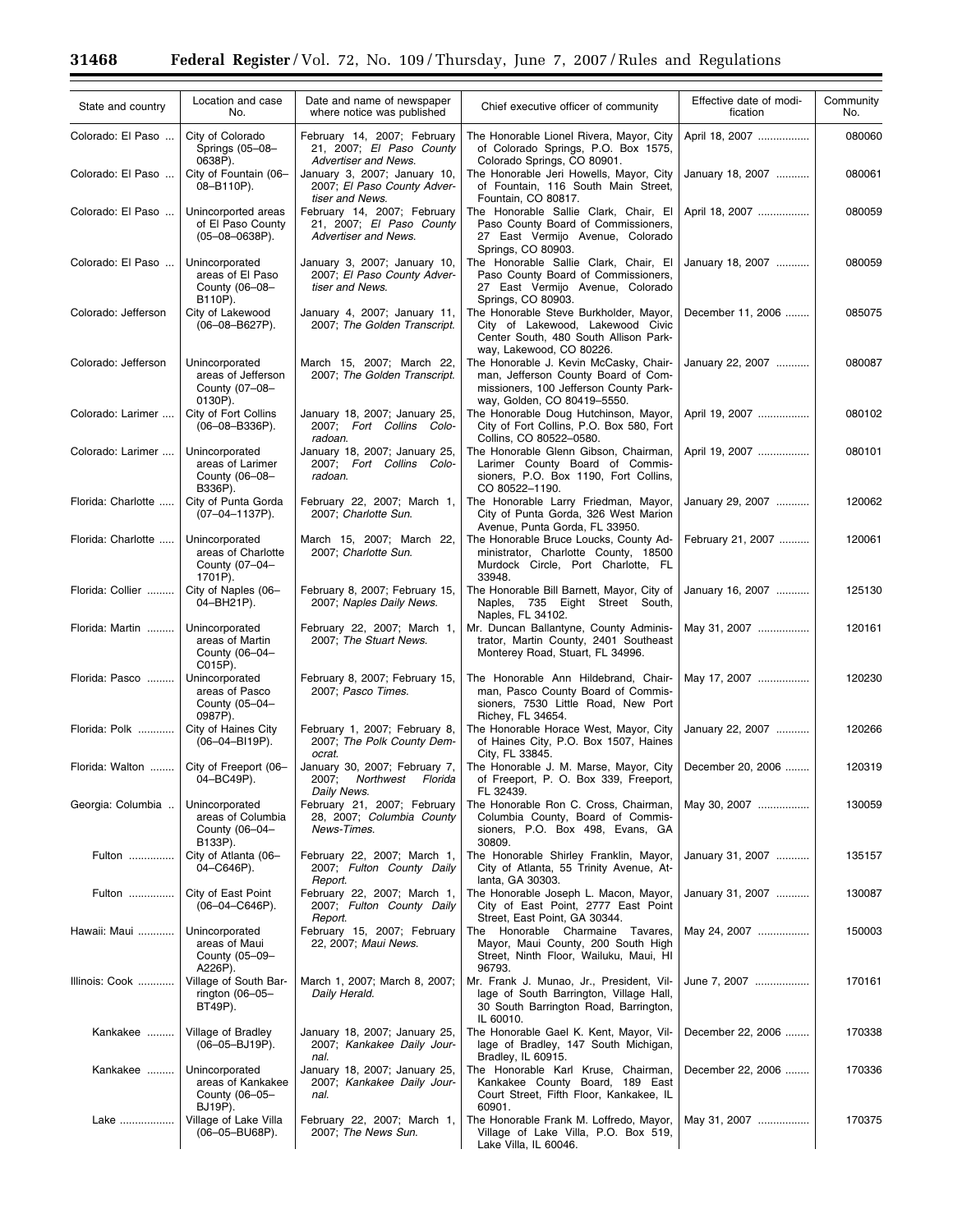| State and country               | Location and case<br>No.                                                   | Date and name of newspaper<br>where notice was published                | Chief executive officer of community                                                                                                                                                  | Effective date of modi-<br>fication | Community<br>No. |
|---------------------------------|----------------------------------------------------------------------------|-------------------------------------------------------------------------|---------------------------------------------------------------------------------------------------------------------------------------------------------------------------------------|-------------------------------------|------------------|
| Kansas: Sedgwick                | City of Wichita (06-<br>07-B210P).                                         | February 15, 2007; February<br>22, 2007; The Wichita Eagle.             | The Honorable Carlos Mayans, Mayor,<br>City of Wichita, City Hall, 455 North<br>Main Street, Wichita, KS 67202.                                                                       | May 24, 2007                        | 200328           |
| Maine: Cumberland               | Town of Gorham<br>$(07-01-0160P)$ .                                        | January 18, 2007; January 25,<br>2007; Portland Press Herald.           | The Honorable Michael J. Phinney, Chair-<br>man, Gorham Town Council, Gorham<br>Municipal Center, 75 South Street, Gor-<br>ham, ME 04038.                                             | April 26, 2007                      | 230047           |
| York                            | City of Biddeford<br>$(06 - 01 - B015P)$ .                                 | January 11, 2007; January 18,<br>2007: York County Coast<br>Star.       | The Honorable Wallace H. Nutting,<br>Mayor, City of Biddeford, 205 Main<br>Street, Biddeford, ME 04005.                                                                               | December 15, 2006                   | 230145           |
| Maryland: Carroll               | Unincorporated<br>areas of Carroll<br>County (06-03-<br>B843P).            | March 1, 2007; March 8, 2007;<br>Carroll County Times.                  | The Honorable Julia W. Gouge, Presi-<br>dent, Carroll County, Board of Commis-<br>sioners, 225 North Center Street, Room<br>300, Westminster, MD 21157.                               | March 15, 2007                      | 240015           |
| Michigin: Washtenaw             | City of Ann Arbor<br>$(07-05-0217P)$ .                                     | February 22, 2007; March 1,<br>2007; The Ann Arbor News.                | The Honorable John Hieftje, Mayor, City<br>of Ann Arbor, 100 North 5th Avenue,<br>Ann Arbor, MI 48104.                                                                                | January 23, 2007                    | 260213           |
| Minnesota: Anoka                | City of Blaine (06-<br>05-BY83P).                                          | February 23, 2007; March 2,<br>2007; Blaine/Spring Lake<br>Park Life.   | The Honorable Thomas Ryan, Mayor,<br>City of Blaine, 10801 Town Square<br>Drive NE, Blaine, MN 55449.                                                                                 | January 31, 2007                    | 270007           |
| Minnesota: Olmsted              | City of Rochester<br>(06-05-B433P).                                        | March 8, 2007; March 15,<br>2007; Post-Bulletin.                        | The Honorable Ardell F. Brede, Mayor,<br>City of Rochester, City Hall, 201 Fourth<br>Street Southeast, Room 281, Roch-<br>ester, MN 55904.                                            | February 14, 2007                   | 275246           |
| Minnesota: Olmsted              | Unincorporated<br>areas of Olmsted<br>County (06-05-<br>B433P).            | March 8, 2007; March 15,<br>2007; Post-Bulletin.                        | The Honorable Ken Brown, Commis-<br>sioner, District 2, Olmsted County<br>Board of Commissioners, 151 Fourth<br>Street<br>Southeast,<br>Rochester, MN<br>55904.                       | February 14, 2007                   | 270626           |
| Minnesota: Polk                 | City of Crookston<br>(07-05-1774P).                                        | February 15, 2007; February<br>22, 2007; The Crookston<br>Daily Times.  | The Honorable Dave Genereaux, Mayor,<br>City of Crookston, 124 North Broadway,<br>Crookston, MN 56716.                                                                                | February 26, 2007                   | 270364           |
| Mississippi: Rankin             | Pearl River Valley<br><b>Water Supply Dis-</b><br>trict (06-04-<br>BN09P). | February 7, 2007; February 14,<br>2007; Rankin County News.             | Mr. Benny French, P.E., PLS, General<br>Manager, Pearl River Valley Water<br>Supply District, P.O. Box 2180,<br>Ridgeland, MS 39158.                                                  | February 12, 2007                   | 280338           |
| Mississippi: Rankin             | Unincorporated<br>areas of Rankin<br>County (06-04-<br>BN09P).             | February 7, 2007; February 14,<br>2007; Rankin County News.             | Mr. Norman McLeod, County Adminis-<br>trator, Rankin County, 211 East Gov-<br>ernment Street, Suite A, Brandon, MS<br>39042.                                                          | February 12, 2007                   | 280142           |
| Nevada: Clark                   | Unincorporated<br>areas of Clark<br>County (06-09-<br>B934P).              | December 14, 2006; December<br>21, 2006; Las Vegas Re-<br>view-Journal. | The Honorable Rory Reid, Chair, Clark<br>County Board of Commissioners, 500<br>South Grand Central Parkway, Las<br>Vegas, NV 89106.                                                   | March 22, 2007                      | 320003           |
| Nevada: Clark                   | City of North Las<br>Vegas (06-09-<br>BD79P).                              | December 21, 2006; December<br>28, 2006; Las Vegas Re-<br>view-Journal. | The Honorable Michael L. Montandon,<br>Mayor, City of North Las Vegas, 2200<br>Civic Center Drive, North Las Vegas,<br>NV 89030.                                                      | November 30, 2006                   | 320007           |
| New Jersey: Bergen              | Borough of Allendale<br>$(07-02-0297P)$ .                                  | February 23, 2007; March 2,<br>2007; The Record.                        | The Honorable Vince Barra, Mayor, Bor-<br>ough of Allendale, 500 West Crescent<br>Avenue, Allendale, NJ 07401.                                                                        | February 26, 2007                   | 340019           |
| New York: West-<br>chester.     | City of New Rochelle<br>(06-02-B832P.                                      | January 25, 2007; February 1,<br>2007; The Journal News.                | The Honorable Noam Bramson, Mayor,<br>City of New Rochelle, 515 North Ave-<br>nue, New Rochelle, NY 10801.                                                                            | July 5, 2007                        | 360922           |
| North Carolina: Lee             | City of Sanford (06-<br>04-BM79P).                                         | January 18, 2007; January 25,<br>2007; The Sanford Herald.              | The Honorable Cornelia Olive, Mayor,<br>City of Sanford, P.O. Box 3729, San-<br>ford, NC 27331.                                                                                       | December 21, 2006                   | 370143           |
| North Carolina:<br>Mecklenburg. | City of Charlotte<br>$(06 - 04 - BPS5P)$ .                                 | January 18, 2007; January 25,<br>2007; The Charlotte Ob-<br>server.     | The Honorable Patrick McCrory, Mayor,<br>City of Charlotte, 600 East Fourth<br>Street, Charlotte, NC 28202.                                                                           | September 29, 2006                  | 370159           |
| North Carolina: Or-<br>ange.    | Unincorporated<br>areas of Orange<br>County (06-04-<br>BQ22P).             | January 17, 2007; January 24,<br>2007; The Chapel Hill News.            | The Honorable Barry Jacobs, Chairman,<br>Orange County Board of Commis-<br>sioners,<br>2105<br>Moorefields<br>Road,<br>Hillsborough, NC 27278.                                        | February 3, 2007                    | 370342           |
| Ohio: Greene                    | Unincorporated<br>areas of Greene<br>County (06-05-<br>BJ18P).             | December 30, 2006; January 7,<br>2007; Xenia Daily Gazette.             | The Honorable Ralph Harper, President,<br>Greene County Board of Commis-<br>sioners, 35 Greene Street, Xenia, OH<br>45385.                                                            | April 9, 2007                       | 390193           |
| Ohio: Montgomery                | City of Kettering<br>$(06 - 05 - BJ18P)$ .                                 | December 30, 2006; January 7,<br>Kettering-Oakwood<br>2007;<br>Times.   | The Honorable Don Patterson, Mayor,<br>City of Kettering, 3600 Shroyer Road,<br>Kettering, OH 45429.                                                                                  | April 9, 2007                       | 390412           |
| Oklahoma: Rogers                | Unincorporated<br>areas of Rogers<br>County (06-06-<br>BD69P).             | February 15, 2007; February<br>22, 2007; Claremore Daily<br>Progress.   | Honorable Kenneth Crutchfield,<br>The<br>County Commissioner, Rogers County,<br>219 South Missouri, Claremore, OK<br>74017.                                                           | May 24, 2007                        | 405379           |
| Oklahoma: Wash-<br>ington.      | Unincorporated<br>areas of Wash-<br>ington County<br>(06-06-BD69P).        | February 15, 2007; February<br>22, 2007; Claremore Daily<br>Progress.   | The Honorable Linda D. Herndon, County<br>Commissioner, Washington County,<br>Washington County Administration Of-<br>fice, 400 South Johnstone, Room 201,<br>Bartlesville, OK 74003. | May 24, 2007                        | 400459           |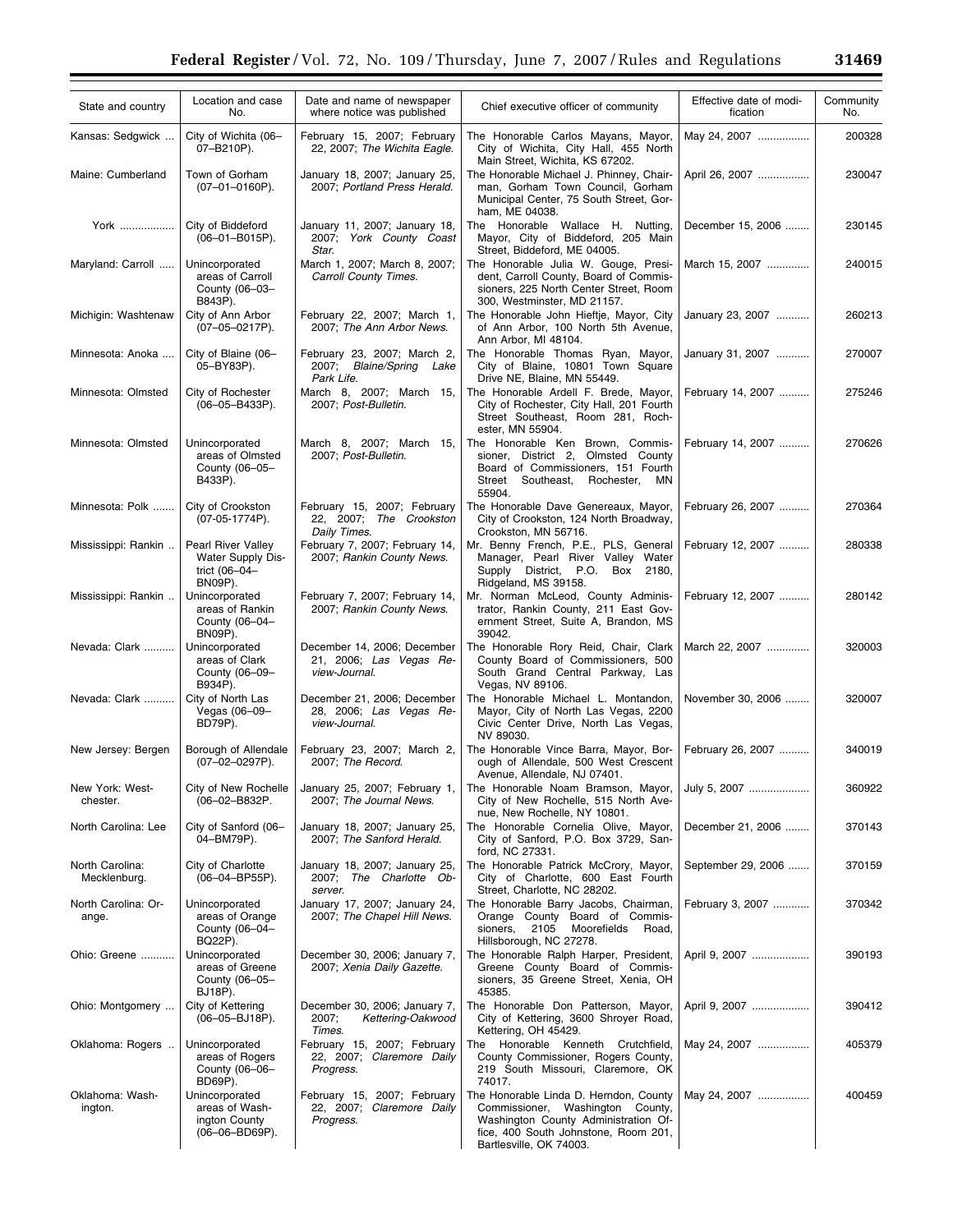$\equiv$ 

e.

| State and country                       | Location and case<br>No.                                                   | Date and name of newspaper<br>where notice was published                | Chief executive officer of community                                                                                                                  | Effective date of modi-<br>fication | Community<br>No. |
|-----------------------------------------|----------------------------------------------------------------------------|-------------------------------------------------------------------------|-------------------------------------------------------------------------------------------------------------------------------------------------------|-------------------------------------|------------------|
| Oklahoma: Tulsa                         | City of Tulsa (06-<br>06-BH35P).                                           | February 8, 2007; February 15,<br>2007; Tulsa World.                    | The Honorable Kathy Taylor, Mayor, City<br>of Tulsa, 200 Civic Center, 11th Floor,<br>Tulsa, OK 74103.                                                | May 17, 2007                        | 405381           |
| Oregon: Multnomah                       | City of Fairview (06-<br>10-B082P).                                        | December 20, 2006; December<br>27, 2006; The Gresham Out-               | The Honorable Mike Weatherby, Mayor,<br>City of Fairview, 1300 Northeast Village                                                                      | March 28, 2007                      | 410180           |
| Puerto Rico: Puerto<br>Rico.            | Commonwealth of<br>Puerto Rico (07-<br>02-0109P).                          | look.<br>March 1, 2007; March 8, 2007;<br>El San Juan Star.             | Street, Fairview, OR 97024.<br>The Honorable Anibal Acevedo-Vila, Gov-<br>ernor of the Commonwealth of Puerto<br>Rico, P.O. Box 82, La Fortaleza, San | June 7, 2007                        | 720000           |
| South Carolina:<br>Charleston.          | Town of Mount<br>Pleasant (07-04-<br>0382P).                               | February 14, 2007; February<br>21, 2007; Moultrie News.                 | Juan. PR 00901.<br>The Honorable Harry M. Hallman, Jr.,<br>Mayor, Town of Mount Pleasant, Post<br>Office Box 745, Mount Pleasant, SC<br>29465.        | January 29, 2007                    | 455417           |
| South Carolina:<br>Horry.               | Unincorporated<br>areas of Horry<br>County (06-04-<br>B279P).              | January 18, 2007; January 25,<br>2007; Horry Independent.               | Honorable<br>Elizabeth<br>The<br>Gilland,<br>Chairmain, Board of Commissioners<br>Horry County, 1511 Elm<br>Street,<br>Conway, SC 29526.              | April 26, 2007                      | 450104           |
| South Carolina: Lex-<br>ington.         | Unincorporated<br>areas of Lexington<br>County (06-04-<br>BI42P).          | February 22, 2007; March 1,<br>2007; The Lexington County<br>Chronicle. | The Honorable M. Todd Cullum, Chair-<br>man, Lexington County Council, 212<br>South Lake Drive, Lexington, SC 29072.                                  | January 31, 2007                    | 450129           |
| South Dakota: Law-<br>rence.            | City of Spearfish<br>$(06 - 08 - B498P)$ .                                 | February 15, 2007; February<br>22, 2007; Black Hills Pioneer.           | The Honorable Jerry Krambech, Mayor,<br>City of Spearfish, 223 Vermont Street,<br>Spearfish, SD 57783.                                                | January 25, 2007                    | 460046           |
| South Dakota: Pen-<br>nington.          | Unincorporated<br>areas of Pen-<br>nington County<br>$(06 - 08 - B381P)$ . | January 18, 2007; January 25,<br>2007; Rapid City Journal.              | The Honorable Ken Davis, Chairman,<br>Pennington County Board of Commis-<br>sioners, 315 Saint Joseph Street, Suite<br>156, Rapid City, SD 57701.     | January 22, 2007                    | 460064           |
| Tennessee: Shelby                       | Unincorporated<br>areas of Shelby<br>County (04-04-<br>A415P).             | January 11, 2007; January 18,<br>2007; The Daily News.                  | The Honorable A. C. Wharton, Jr., Mayor,<br>Shelby County, 160 North Main Street,<br>Suite 850, Memphis, TN 38103.                                    | April 19, 2007                      | 470214           |
| Texas: Collin                           | Town of Fairview<br>$(06 - 06 - B959P)$ .                                  | January 11, 2007; January 18,<br>2007; McKinney Courier Ga-<br>zette.   | The Honorable Sim Israeloff, Mayor,<br>Town of Fairview, 500 South Highway<br>5, Fairview, TX 75069.                                                  | April 19, 2007                      | 481069           |
| Texas: Collin                           | Unincorporated<br>areas of Collin<br>County (06-06-<br>B959P).             | January 11, 2007; January 18,<br>2007; McKinney Courier Ga-<br>zette.   | The Honorable Ron Harris, Collin County<br>Judge, 210 South McDonald Street,<br>Suite 626, McKinney, TX 75069.                                        | April 19, 2007                      | 480130           |
| Texas: Dallas                           | City of Irving (06-<br>06-BD58P).                                          | March 8, 2007; March 15,<br>2007; Dallas Morning News.                  | The Honorable Herbert A. Gears, Mayor,<br>City of Irving, 825 W. Irving Blvd., Ir-<br>ving, TX 75060.                                                 | June 14, 2007                       | 480180           |
| Texas: Denton                           | City of Denton (06-<br>06-BH76P).                                          | March 15, 2007; March 22,<br>2007; Denton Record-Chron-<br>icle.        | The Honorable Perry McNeill, Mayor, City<br>of Denton, 215 East McKinney Street,<br>Denton, TX 76201.                                                 | February 27, 2007                   | 480194           |
| Texas: Denton                           | City of Denton (06-<br>06-BJ01P).                                          | February 15, 2007; February<br>22, 2007; Denton Record-<br>Chronicle.   | The Honorable Perry McNeill, Mayor, City<br>of Denton, 215 East McKinney Street,<br>Denton, TX 76201.                                                 | January 26, 2007                    | 480194           |
| Texas: Denton                           | Town of Shady<br>Shores (06-06-<br>BJ01P).                                 | February 15, 2007; February<br>22, 2007; Denton Record-<br>Chronicle.   | The Honorable Olive Stephens, Mayor,<br>Town of Shady Shores, P.O. Box 362,<br>Lake Dallas, TX 75065.                                                 | January 26, 2007                    | 481135           |
| Texas: Erath                            | City of Stephenville<br>$(07-06-0505P)$ .                                  | January 25, 2007; February 1,<br>2007; Stephenville Empire-<br>Tribune. | The Honorable Rusty Jergins, Mayor, City  <br>of Stephenville, 298 West Washington<br>Street, Stephenville, TX 76401.                                 | May 3, 2007                         | 480220           |
| Texas: Fort Bend,<br>Harris and Waller. | City of Katy (06-06-<br>B244P).                                            | February 15, 2007; February<br>22, 2007; Fort Bend Herald.              | The Honorable Doyle G. Callender,<br>Mayor, City of Katy, P.O. Box 617,<br>Katy, TX 77492.                                                            | February 26, 2007                   | 480301           |
| Texas: Fort Bend                        | Village of Pleak (06-<br>06-BG61P).                                        | February 22, 2007; March 1,<br>2007; Fort Bend Herald.                  | The Honorable Margie Krenek, Mayor,<br>Village of Pleak, 6621 FM 2218 South,<br>Richmond, TX 77469.                                                   | May 31, 2007                        | 481615           |
| Texas: Fort Bend                        | City of Rosenberg<br>$(06 - 06 - BGG1P)$ .                                 | February 22, 2007; March 1,<br>2007; Fort Bend Herald.                  | The Honorable Joe M. Gurecky, Mayor,<br>City of Rosenberg, P.O. Box 32,<br>Rosenberg, TX 77471.                                                       | May 31, 2007                        | 480232           |
| Texas: Fort Bend                        | Unincorporated<br>areas of Fort Bend<br>County (06-06-<br>B244P).          | February 15, 2007; February<br>22, 2007; Fort Bend Herald.              | The Honorable Robert E. Hebert, Ph.D.,<br>Fort Bend County Judge, 301 Jackson<br>Street, Richmond, TX 77469.                                          | February 26, 2007                   | 480228           |
| Texas: Fort Bend                        | Unincorporated<br>areas of Fort Bend<br>County (06-06-<br>BG61P).          | February 22, 2007, March 1,<br>2007; Fort Bend Herald.                  | The Honorable Robert E. Hebert, Ph. D.,<br>Judge, Fort Bend County, 301 Jackson,<br>Richmond, TX 77469.                                               | May 31, 2007                        | 480228           |
| Texas: Harris                           | City of Houston (06-<br>06-BJ02P).                                         | February 15, 2007, February<br>22, 2007; Houston Chronicle.             | The Honorable Bill White, Mayor, City of<br>Houston, P.O. Box 1562, Houston, TX<br>77251.                                                             | January 25, 2007                    | 480296           |
| Texas: Harris                           | Unincorporated<br>areas of Harris<br>County (06-06-<br>BJ02P).             | February 15, 2007; February<br>22, 2007; Houston Chronicle.             | The Honorable Robert Eckels, Harris<br>County Judge, 1001 Preston, Suite<br>911, Houston, TX 77002.                                                   | January 25, 2007                    | 480287           |
| Texas: Hays                             | City of San Marcos<br>$(06 - 06 - B107P)$ .                                | January 17, 2007; January 24,<br>2007; The Free Press.                  | The Honorable Susan Clifford-Narvaiz,<br>Mayor, City of San Marcos, 630 East<br>Hopkins, San Marcos, TX 78666.                                        | January 22, 2007                    | 485505           |